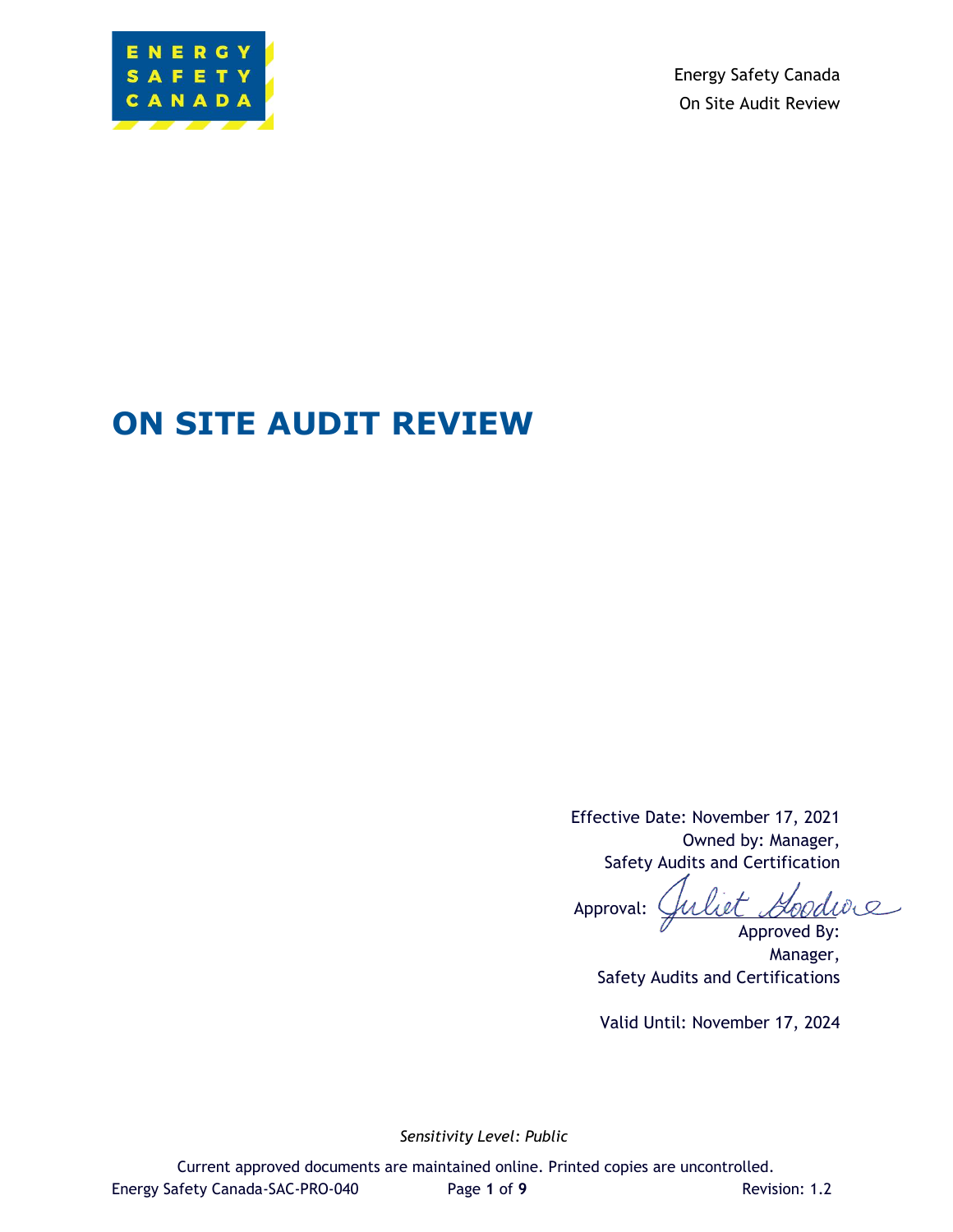

## <span id="page-1-0"></span>**SUMMARY OF CHANGES**

This Summary shows:

- All changes from last approved and published document
- The location within the document where the changes have been made

| <b>Version</b> | <b>Date</b>          | Author(s)              | <b>Revision Notes</b>                                                                                                                                                                                   |
|----------------|----------------------|------------------------|---------------------------------------------------------------------------------------------------------------------------------------------------------------------------------------------------------|
| 1.0            | January 31,<br>2019  | Melissa<br><b>Mass</b> | This is the first revision of the On Site Audit<br>Reviews Procedure. This revision brings the<br>Procedure template into alignment with the<br>templates used by the Governing Documents<br>Framework. |
| 1.1            | April 24, 2019       | Melissa<br>Mass        | Updated to reflect the changes to AB<br>Partnerships to Policy 2.8 OSAR.                                                                                                                                |
| 1.2            | November 17,<br>2021 | Julie<br>Remington     | 3 Year Review                                                                                                                                                                                           |

R<sub>3</sub> Requirements changed in the new revision will be identified with a revision triangle beside it.

## <span id="page-1-1"></span>**SUMMARY OF REVIEWERS**

The following people were involved in the review of this Procedure.

| <b>Name</b>     | <b>Position</b>                                            |
|-----------------|------------------------------------------------------------|
| Julie Remington | <b>Quality Assurance, Safety Audits and Certifications</b> |
| Juliet Goodwin  | Manager, Safety Audits and Certifications                  |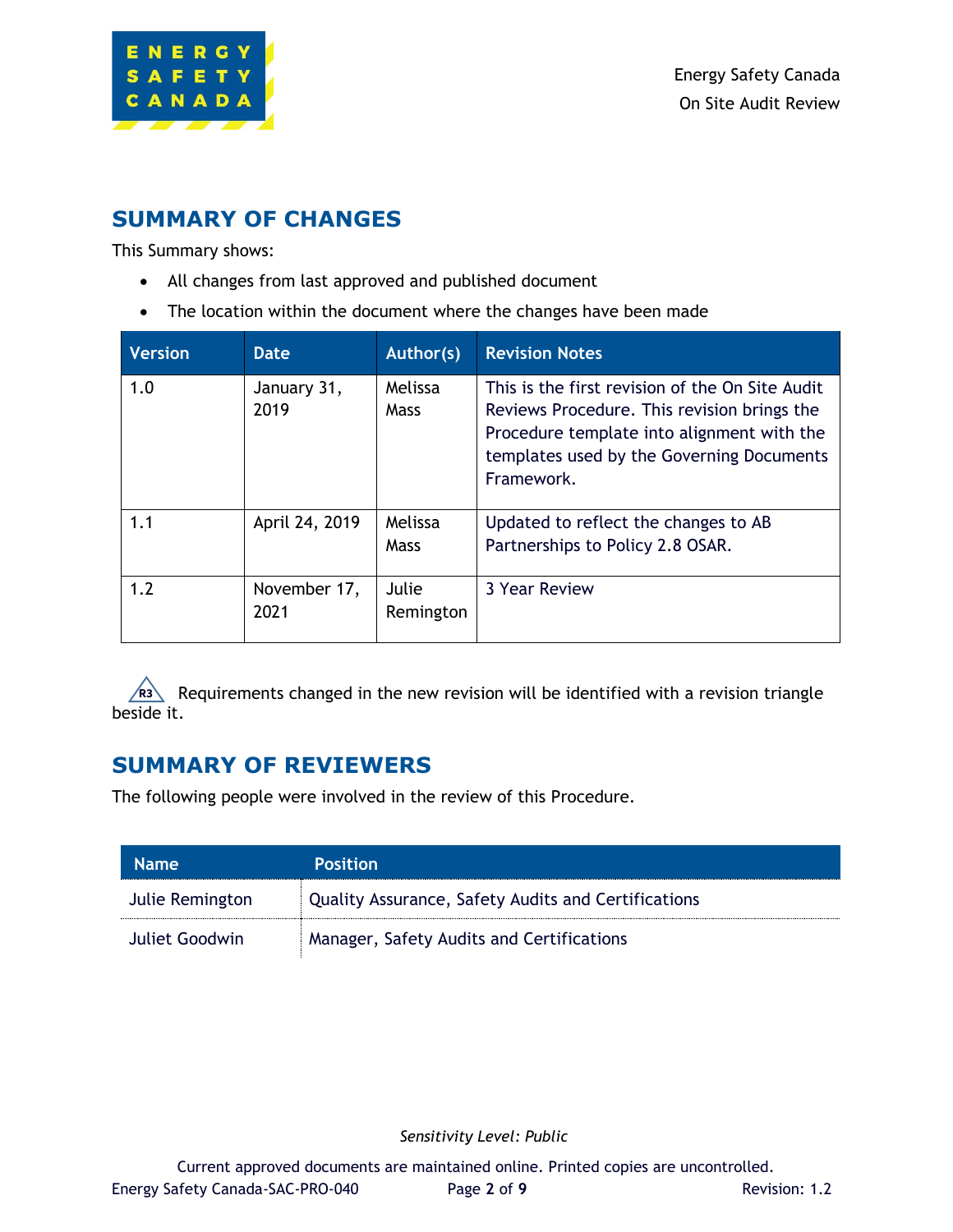

## **CONTENTS**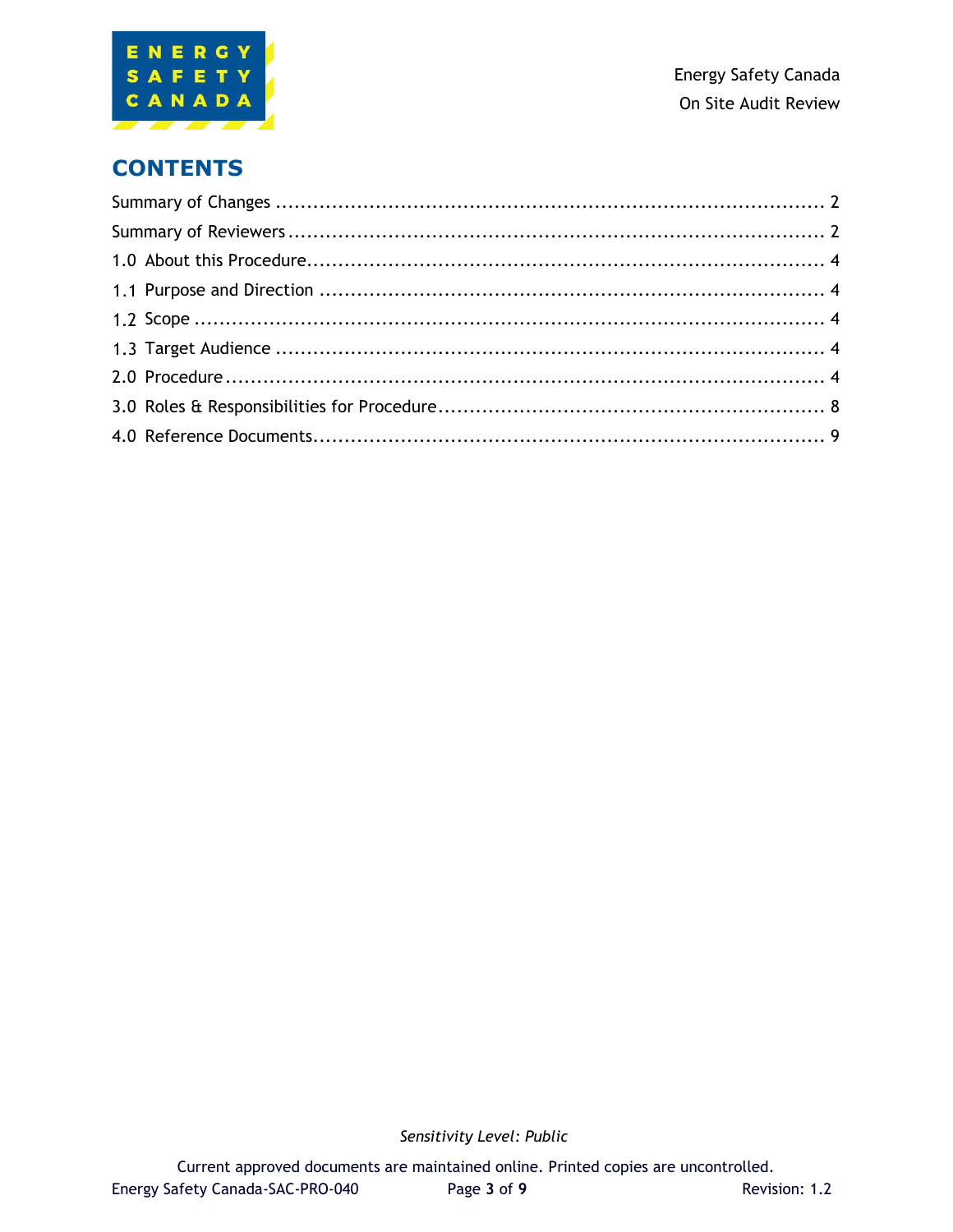

## <span id="page-3-0"></span>**1.0 ABOUT THIS PROCEDURE**

### <span id="page-3-1"></span> $1.1$ **Purpose and Direction**

This procedure defines the process of On Site Audit Review (OSAR). An OSAR is conducted to validate the key findings of Energy Safety Canada certified auditors and ensure appropriate audit process was followed.

### <span id="page-3-2"></span> $1.2$ **Scope**

OSARs are intended to validate auditor results and the audit processes. They are not a reaudit of the employer's health and safety management system.

OSARs are completed by either the provincial governing body or by a representative of Energy Safety Canada to verify the work of auditors conducting certification and maintenance audits.

### <span id="page-3-3"></span>**Target Audience**  $1.3$

The target audience for this document is all Energy Safety Canada personnel in any work location. This includes employers, auditors and applicable governing bodies.

## <span id="page-3-4"></span>**2.0 PROCEDURE**

- $2.1$ OSAR selection will be based on any of the following criteria:
- 2.1.1 Where Energy Safety Canada initiates and administrates the OSAR process, a minimum of 10% of the total number of Energy Safety Canada certified external auditors will be subject to an OSAR within a given calendar year. This does not preclude the inclusion of internal auditors in addition to this sample size.
- 2.1.2 Auditor selection for the OSAR sample shall be based on the following guidelines:
	- A mixture of the following:
		- $\circ$  high and low volume auditors
		- o new and experienced auditors
		- o audits covering a variety of employer sizes
		- o audits conducted during different times of the year
		- $\circ$  provincial jurisdiction
		- o certification and maintenance audits
	- As a part of an investigation arising from concerns about the auditor's work or a complaint from an employer
	- An auditor who has recently been recertified following a suspension
	- At the request of Energy Safety Canada or the governing body when audit quality issues have been identified or are suspected
- $2.2$ In Alberta, the OSAR process is initiated and administered by the governing body (Partnerships) and, in consultation with Energy Safety Canada, shall select the auditors to be sampled each year.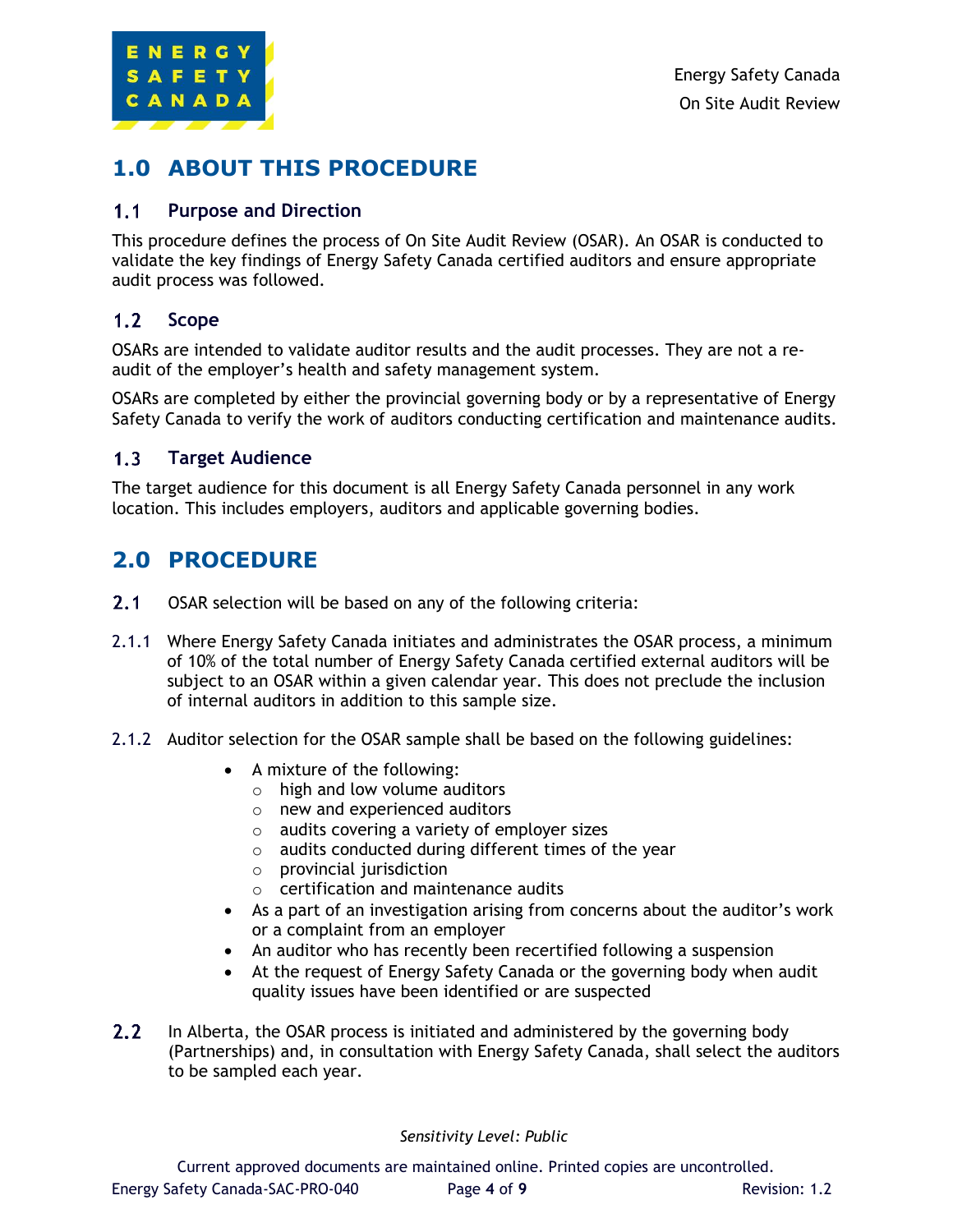

- 2.2.1 Outside of Alberta, the OSAR process is initiated and administered by Energy Safety Canada.
- 2.2.2 OSARs should be conducted no more than 120 days, after the last day of onsite activities completed by the auditor.
- 2.2.3 The OSAR will focus on the following key areas:
	- Were interviews conducted on a representative sample of the employer's workforce?
	- Were site observations performed at all sites identified in the audit report?
	- Did the auditor complete all critical audit steps?
	- Does a review of key documentation validate the original auditor's findings?
	- Do observations (if applicable) validate the original auditor's findings?

### $2.3$ **Employer Requirements**

- 2.3.1 Employers whose audits are selected as a part of the OSAR sample are required to participate in the process.
- 2.3.2 Energy Safety Canada or the governing body will advise the audited employer (in writing) that their audit was selected for OSAR.
- 2.3.3 An employer may be required to work with Energy Safety Canada or the governing body to correct any systemic deficiencies identified with their health and safety management system (see subsection 2.7).
- 2.3.4 Should extenuating circumstances prevent a sampled employer from participating in the process, the employer must provide Energy Safety Canada or the governing body with written justification for their exclusion within seven days of their notification.
- 2.3.5 If an employer fails to cooperate with the OSAR process their COR may be cancelled by the governing body.

### **Alberta Requirements**

- 2.4.1 In Alberta, Partnerships will provide feedback on OSAR results.
- 2.4.2 OSAR auditors will provide verbal feedback to the employer while on-site.
- 2.4.3 OSAR auditors will provide the employer with an email summary of the feedback provided in subsection 2.6.1 within 14 days of completion of OSAR data gathering activities (unless section 2.7 is applicable). A copy is provided to Energy Safety Canada to be kept with the auditor's records.
- 2.4.4 Partnerships will provide OSAR findings to Energy Safety Canada no later than 45 days from the date the OSAR was conducted.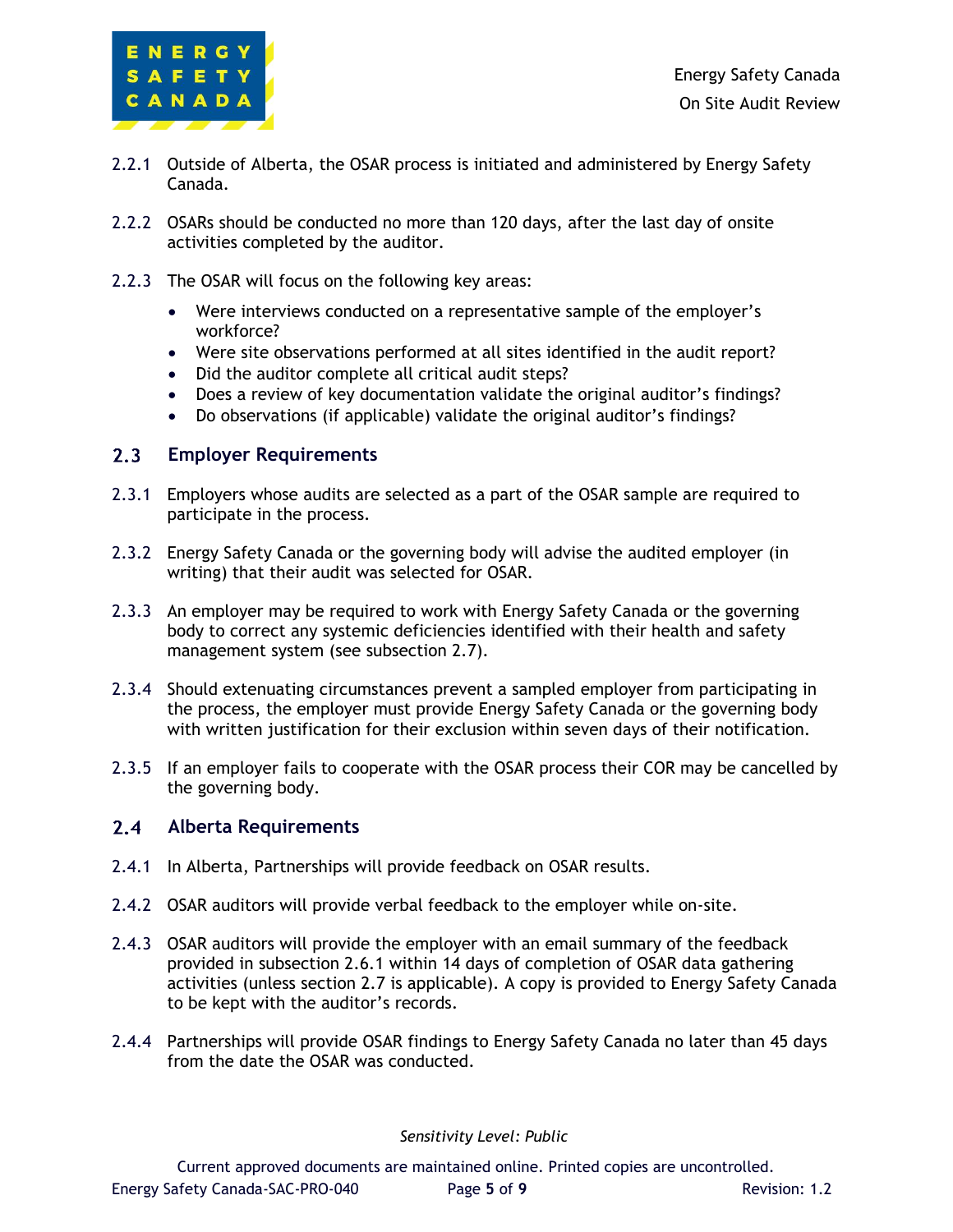

• This period will include up to 30 days for OSAR report writing and up to 15 days for quality assurance review by Partnerships.

### $2.5$ **OSAR Findings**

- 2.5.1 Energy Safety Canada will provide OSAR findings to the auditor.
	- Energy Safety Canada will provide confirmation to Partnerships that the OSAR report was provided to the auditor within 7 days after the report was received from Partnerships.
	- Energy Safety Canada will provide OSAR information to WorkSafeBC through summary reports generated annually.
- 2.5.2 Should the OSAR reveal systemic deficiencies in the employer's Occupational Health and Safety Management System that were not identified by the original auditor, the following actions will be taken:
- 2.5.3 Energy Safety Canada or the governing body will identify details of the systematic deficiencies identified through the OSAR process in both the verbal summary (subsection 2.6.1) and in the e-mail summary provided to the employer (subsection 2.6.2).
- 2.5.4 Alberta Partnerships will refer the employer to Energy Safety Canada to assist the employer to correct the deficiencies. Energy Safety Canada must provide confirmation that the employer has been contacted within 30 days of receipt of the report from Partnerships.

### $2.6$ **Auditor Discipline**

- 2.6.1 Energy Safety Canada may choose to initiate an investigation based on the number of deficiencies identified during the OSAR.
- 2.6.2 Where systemic deficiencies are identified with the auditor's performance or processes, Energy Safety Canada may initiate disciplinary action with the auditor.
- 2.6.3 Energy Safety Canada may also prohibit the auditor from conducting the next certification audit for the employer.
- 2.6.4 Energy Safety Canada must provide the governing body with details of any follow-up investigations and/or disciplinary actions undertaken with the auditor as a result of an OSAR within 30 days of receipt of the OSAR Report.
- 2.6.5 If the matter is still in progress at 30 days, an update is required and when concluded, a final report of the actions undertaken must be provided.

### **OSAR Auditors**

2.7.1 Energy Safety Canada approved OSAR reviewers must meet the following minimum criteria:

### *Sensitivity Level: Public*

Current approved documents are maintained online. Printed copies are uncontrolled. Energy Safety Canada-SAC-PRO-040 Page **6** of **9** Revision: 1.2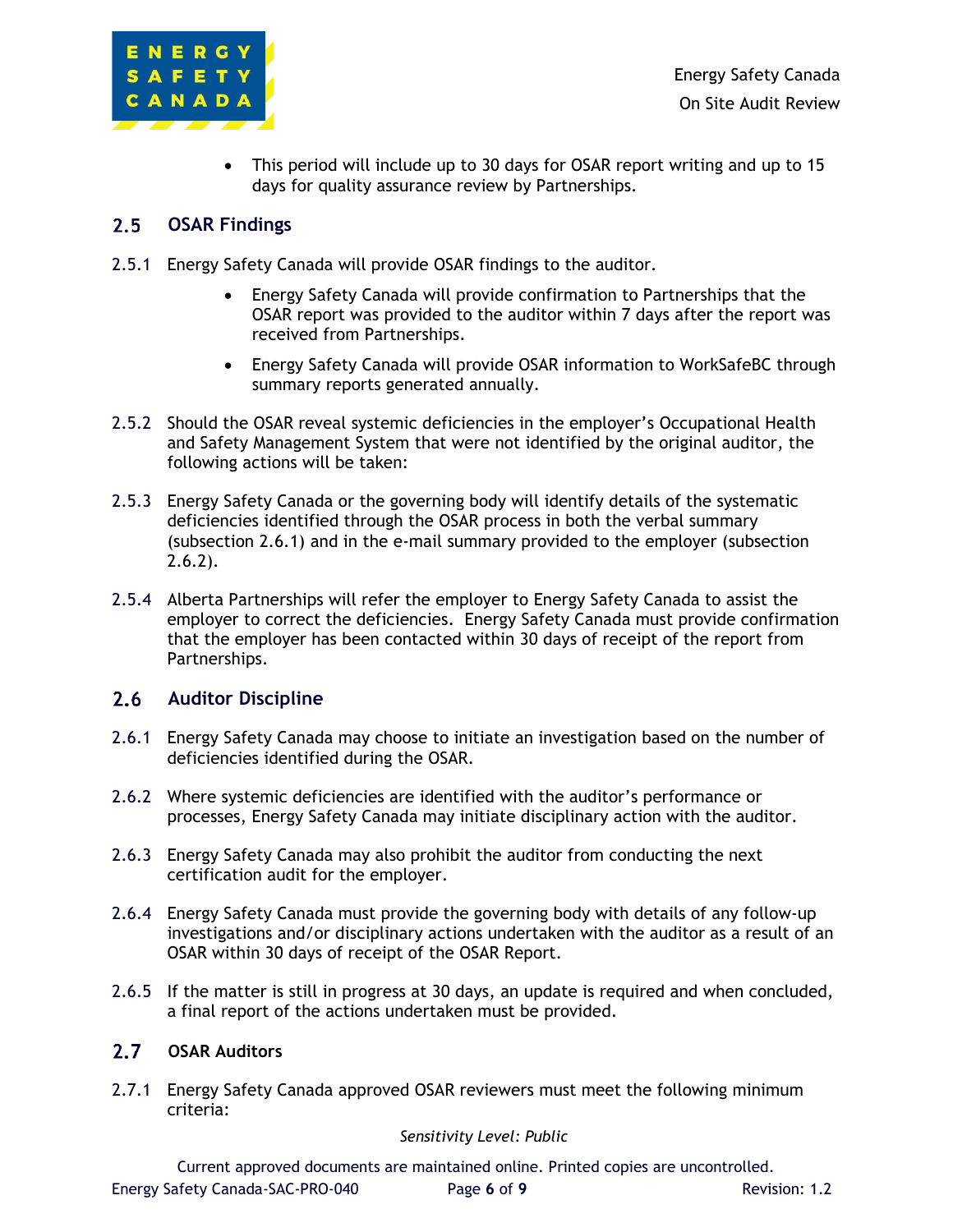

- Be a certified Energy Safety Canada auditor.
- Sign and abide by the Energy Safety Canada Audit Reviewer Code of Ethics in order to avoid any conflict of interest, and to ensure confidentiality of the process. $1$
- Be trained on the OSAR process.

### $2.8$ **OSAR Requirements in Other Jurisdictions**

- 2.8.1 In jurisdictions where Energy Safety Canada administrates the OSAR process, OSAR reviewers may be comprised of:
	- Qualified Energy Safety Canada staff, or
	- Consultant external auditors on behalf of Energy Safety Canada
- 2.8.2 OSARs are not intended to be a complete re-audit of the employer's health and safety system. They are intended only to validate auditor results and processes.
- 2.8.3 OSAR Auditors are designed to take no longer than one day on site, however, very large and complex employers may take two days to complete.
- 2.8.4 An OSAR reviewer may, during the on site component of the review, provide feedback to the employer on their health and safety management system if requested by the employer. This feedback should:
	- Avoid criticism of staff or the employer's auditor
	- Be offered with the caution that the reviewer has not had the opportunity to engage in a full systems audit

### $2.9$ **OSAR Tools & Templates**

- 2.9.1 On site reviews will be completed using Energy Safety Canada's OSAR template.
- <span id="page-6-0"></span>2.9.2 The OSAR template will include fifteen (15) specific audit questions selected from a pool of possible audit questions.
	- Energy Safety Canada may work from either a set list of audit questions or select the specific audit questions on a case-by-case basis prior to each OSAR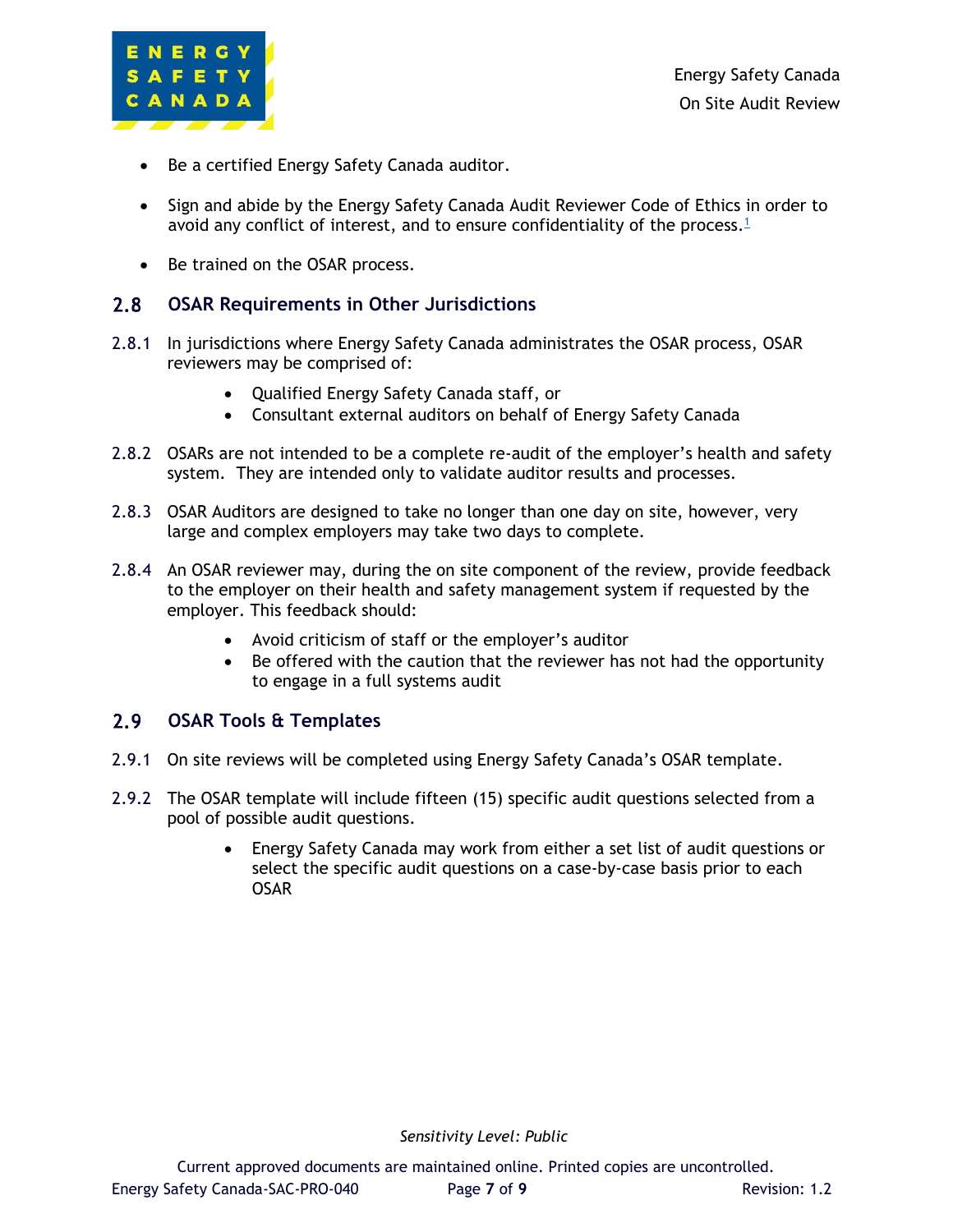## **3.0 ROLES & RESPONSIBILITIES FOR PROCEDURE**

ENERGY SAFETY CANADA

| Governing Body (in<br>jurisdiction where<br>governing body<br>administrates OSAR<br>process) | Makes a determination on the number of Energy Safety<br>$\circ$<br>Canada auditors that will be subject to OSAR and in<br>conjunction with Energy Safety Canada, selects the<br>audits on which the OSAR will be applied<br>Contacts the employer once an audit has been chosen<br>$\circ$<br>for OSAR<br>Provides the OSAR reviewer with the information<br>$\circ$<br>required to conduct the OSAR<br>Ensure that there is no conflict of interest between the<br>$\circ$<br>reviewer and auditor<br>Provides Energy Safety Canada with a copy of the OSAR<br>$\circ$<br>for follow up purposes with the auditor and employer as<br>required                                                                                                                                                                             |
|----------------------------------------------------------------------------------------------|----------------------------------------------------------------------------------------------------------------------------------------------------------------------------------------------------------------------------------------------------------------------------------------------------------------------------------------------------------------------------------------------------------------------------------------------------------------------------------------------------------------------------------------------------------------------------------------------------------------------------------------------------------------------------------------------------------------------------------------------------------------------------------------------------------------------------|
| Energy Safety Canada                                                                         | Provides feedback to the governing body on the<br>$\circ$<br>suitability of OSAR reviewer candidates<br>Provides timely updates on audits received to facilitate<br>$\circ$<br>the auditor/audit selection process<br>Provides the names of auditors with possible<br>$\circ$<br>performance-related issues as part of the auditor<br>selection process<br>Provides the OSAR reviewer with the original audit<br>$\circ$<br>report upon request<br>Provides the auditor with the OSAR results<br>$\circ$<br>As required, initiates an investigation when auditor<br>$\circ$<br>performance issues are identified<br>As required, works with employer to address<br>$\circ$<br>deficiencies identified with their health and safety<br>management systems<br>Shares relevant OSAR findings with governing bodies<br>$\circ$ |
| <b>Employers</b>                                                                             | Aids the OSAR reviewer to have all requested<br>$\circ$<br>documentation available at the time of the review<br>Cooperate with the OSAR process<br>$\circ$<br>Correct any deficiencies identified in a timely manner<br>$\circ$<br>as a result of findings in the OSAR process                                                                                                                                                                                                                                                                                                                                                                                                                                                                                                                                             |
| <b>OSAR Auditor</b>                                                                          | Confirms they are not in a conflict of interest in<br>$\circ$<br>reviewing the selected auditor<br>Contacts the employer to set a date for the OSAR<br>$\circ$<br>Requests the original audit report from Energy Safety<br>$\circ$<br>Canada prior to completing on-site information<br>gathering activities                                                                                                                                                                                                                                                                                                                                                                                                                                                                                                               |

*Sensitivity Level: Public*

Current approved documents are maintained online. Printed copies are uncontrolled. Energy Safety Canada-SAC-PRO-040 Page 8 of 9 Revision: 1.2